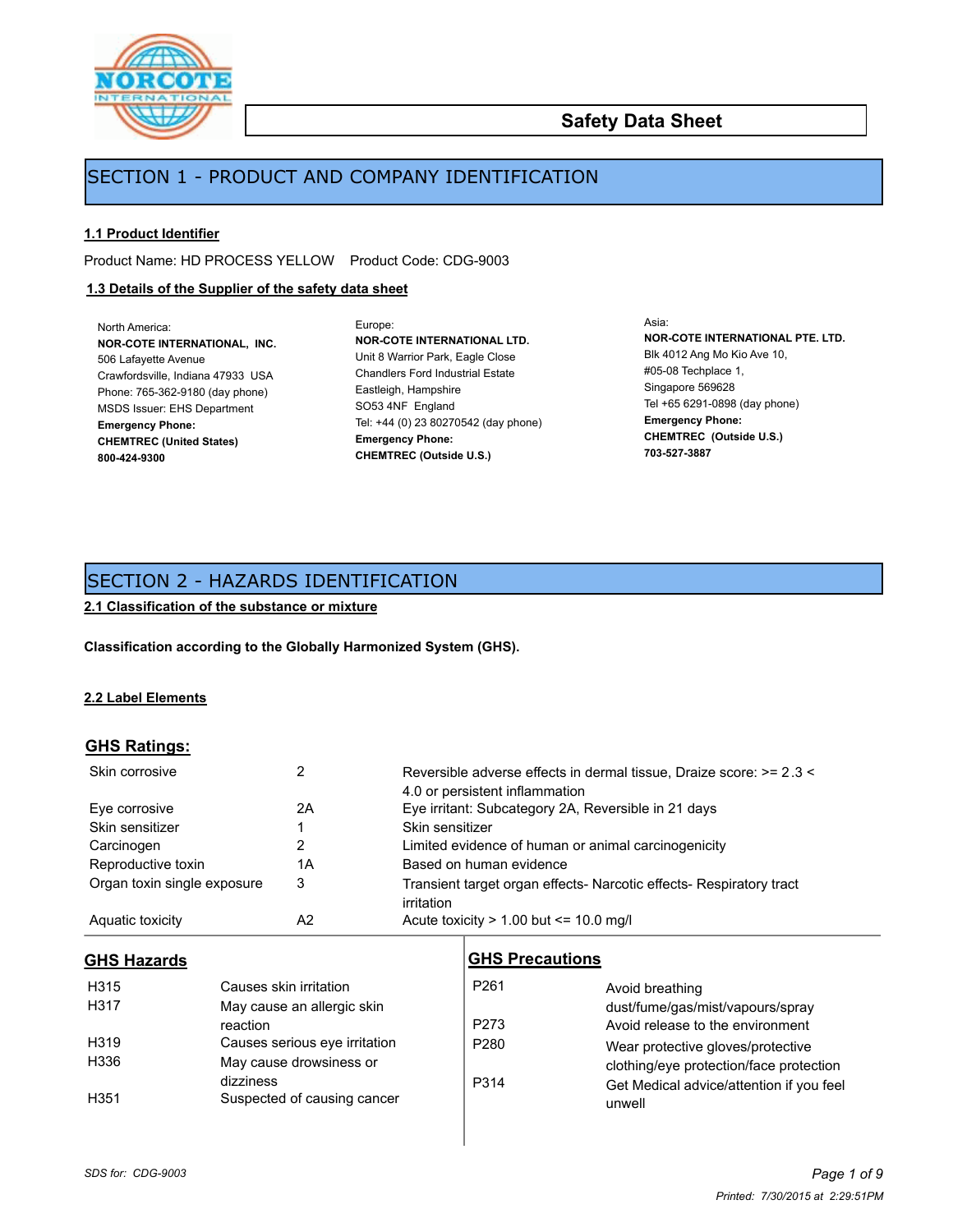| H360 | May damage fertility or the<br>unborn child | P363          | Wash contaminated clothing before<br>reuse                                                            |
|------|---------------------------------------------|---------------|-------------------------------------------------------------------------------------------------------|
| H401 | Toxic to aquatic life                       | P302+P352     | IF ON SKIN: Wash with soap and water                                                                  |
|      |                                             | P304+P340     | IF INHALED: Remove victim to fresh air<br>and keep at rest in a position<br>comfortable for breathing |
|      |                                             | P305+P351+P33 | IF IN EYES: Rinse continuously with                                                                   |
|      |                                             | 8             | water for several minutes. Remove<br>contact lenses if present and easy to<br>$do$ – continue rinsing |
|      |                                             | P308+P313     | IF exposed or concerned: Get medical<br>advice/attention                                              |
|      |                                             | P333+P313     | If skin irritation or a rash occurs: Get<br>medical advice/attention                                  |

**Danger**



**2.3 Other Hazards**

**EMERGENCY OVERVIEW:** Product is a liquid with mild acrylic odor that may be harmful if inhaled or swallowed. Product may cause serious damage to eyes, allergic skin reactions and irritation to respiratory system. Avoid breathing vapors. Avoid spillage to sewers or waterways.

**ROUTES OF ENTRY:** Dermal, Inhalation, Ingestion

None Known

**ACUTE HEALTH EFFECTS:** Irritant to skin, eyes and respiratory tract. Effects may be delayed for several hours.

None Known

**Skin Contact:** Potential irritant and can cause allergic skin reaction. Repeated or prolonged contact may cause sensitization.

**Eye Contact:** Liquid, vapors, or mists may cause eye irritation. Protect eyes from repeated or prolonged contact.

**Ingestion:** May be harmful if swallowed. Gastrointestinal tract irritation may result.

**Inhalation:** May be harmful if inhaled. May cause irritation to upper respiratory tract upon prolonged or repeated inhalation.

### **Effects of Overexposure**

Carcinogenicity:

Benzophenone: IARC: Possible human carcinogen OSHA: listed

**MEDICAL CONDITIONS AGGRAVATED BY EXPOSURE:** Repeated and prolonged overexposure may increase the potential for adverse health effects.

**CHRONIC HEALTH EFFECTS:** No data available for mixture.

## SECTION 3 - COMPOSITION / INFORMATION ON INGREDIENTS

### **3.2 Mixtures**

\*Note: The exact concentrations of the below listed chemicals are being withheld as a trade secret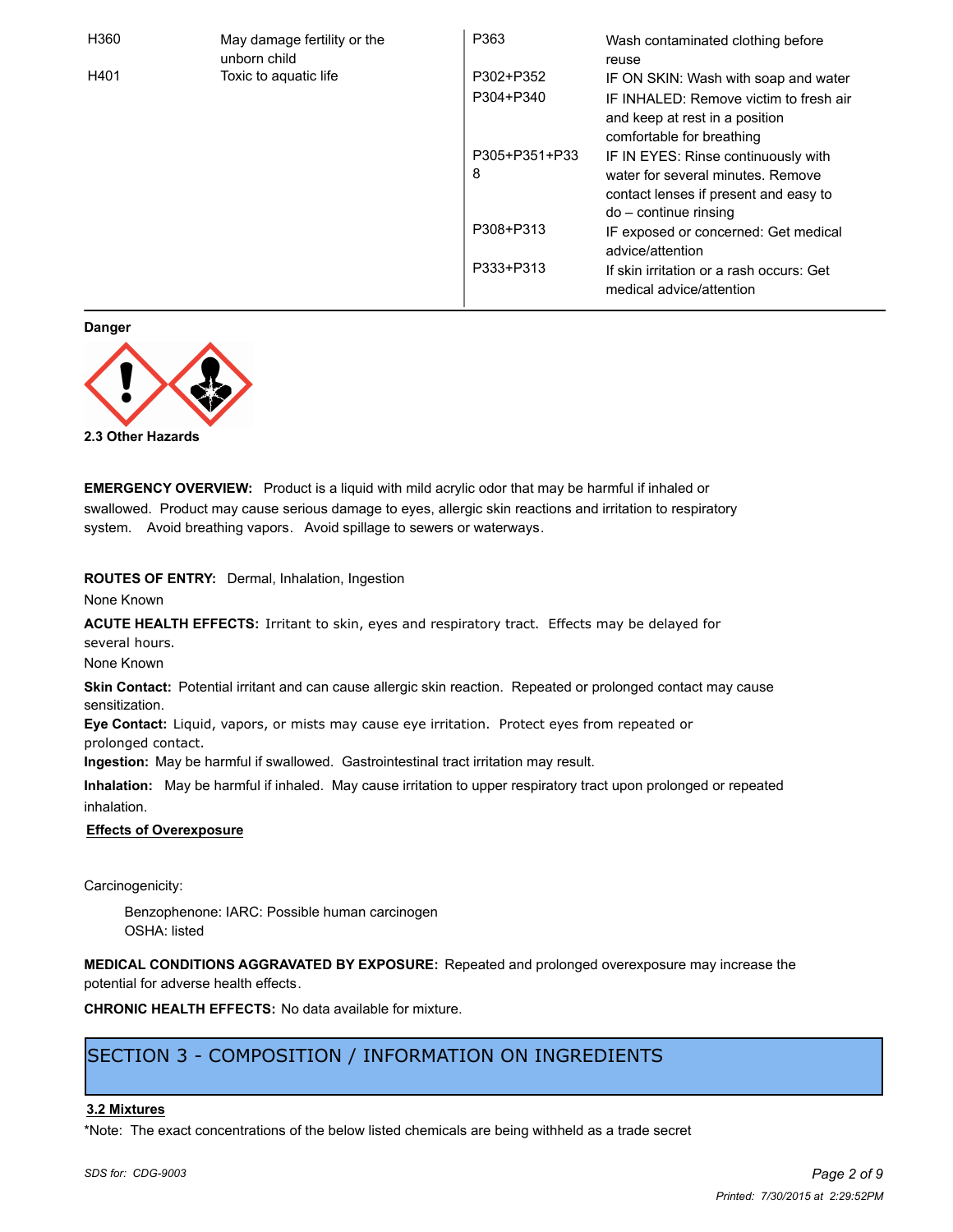| <b>Chemical Name</b>                              | <b>Percent</b><br>Weight | CAS#       | EC No.    | <b>Classification (GHS)</b> |
|---------------------------------------------------|--------------------------|------------|-----------|-----------------------------|
| 1,6-Hexanediol<br>diacrylate                      | 5.00 - 10.00 %           | 13048-33-4 | 235-921-9 | H315, H319,<br>H317, H400   |
| Tripropylene glycol<br>diacrylate                 | 5.00 - 10.00 %           | 42978-66-5 | 256-032-2 | H315, H319,<br>H317, H335   |
| Methanone, (1-<br>hydroxycyclohexyl)<br>phenyl-   | $1.00 - 5.00 %$          | 947-19-3   |           | H <sub>303</sub>            |
| 1-Propanone, 2-<br>hydroxy-2-methyl-1-<br>phenyl- | $1.00 - 5.00 %$          | 7473-98-5  |           | H <sub>302</sub>            |
| Benzophenone                                      | l0.10 - 1.00 %           | 119-61-9   |           |                             |

## SECTION 4 - FIRST AID MEASURES

## **4.1 Description of first aid measures**

**INHALATION:** Move subject to fresh air and keep warm. If subject is not breathing, administer artificial respiration. If breathing is difficult, have qualified personnel administer oxygen and get medical attention .

**EYE CONTACT:** Flush the eye and under lids with warm water for 15 minutes. Remove any contact lenses during the flushing. Get immediate medical attention if symptoms persist.

**SKIN CONTACT:** Remove and isolate contaminated clothing and shoes. Remove excess material from skin with clean cloth. Flush skin with running lukewarm water. Wash affected areas using mild soap.

**INGESTION:** If appreciable quantities are swallowed, seek immediate medical attention. Do NOT induce vomiting. Never give anything by mouth to an unconscious person.

## SECTION 5 - FIRE FIGHTING MEASURES

### **5.1 Extinguising Media**

Evacuate area of all non-emergency personell. Firefighters must wear full emergency equipment with self contained breathing apparatus. At elevated temperatures hazardous polymerization may occur causing container rupture and in extreme cases, explosion. Fight fires from upwind and cool intact containers with water spray or stream at maximum range.

Flash Point: 100 C (212 F)

**FLAMMABLE/EXPLOSIVE LIMITS (Volume % in air):** Not established **EXTINGUISHING METHOD:** Water fog, carbon dioxide (CO2) or dry chemical

**OSHA CLASSIFICATION:** Class IIIB Combustible

## SECTION 6 - ACCIDENTAL RELEASE MEASURES

### **6.1 Person precautions, protective equipment and emergency procedures**

Remove all sources of ignition and ventilate area. Avoid skin and eye contact. Use respiratory protection.

### **6.2 Environmental precautions**

Avoid release to the environment. Local authorities should be advised if significant spillages cannot be contained

### **6.3 Methods and materials for containment and cleaning up**

Absorb with inert materials such as dry clay or sand and place in closed container for disposal as solid waste in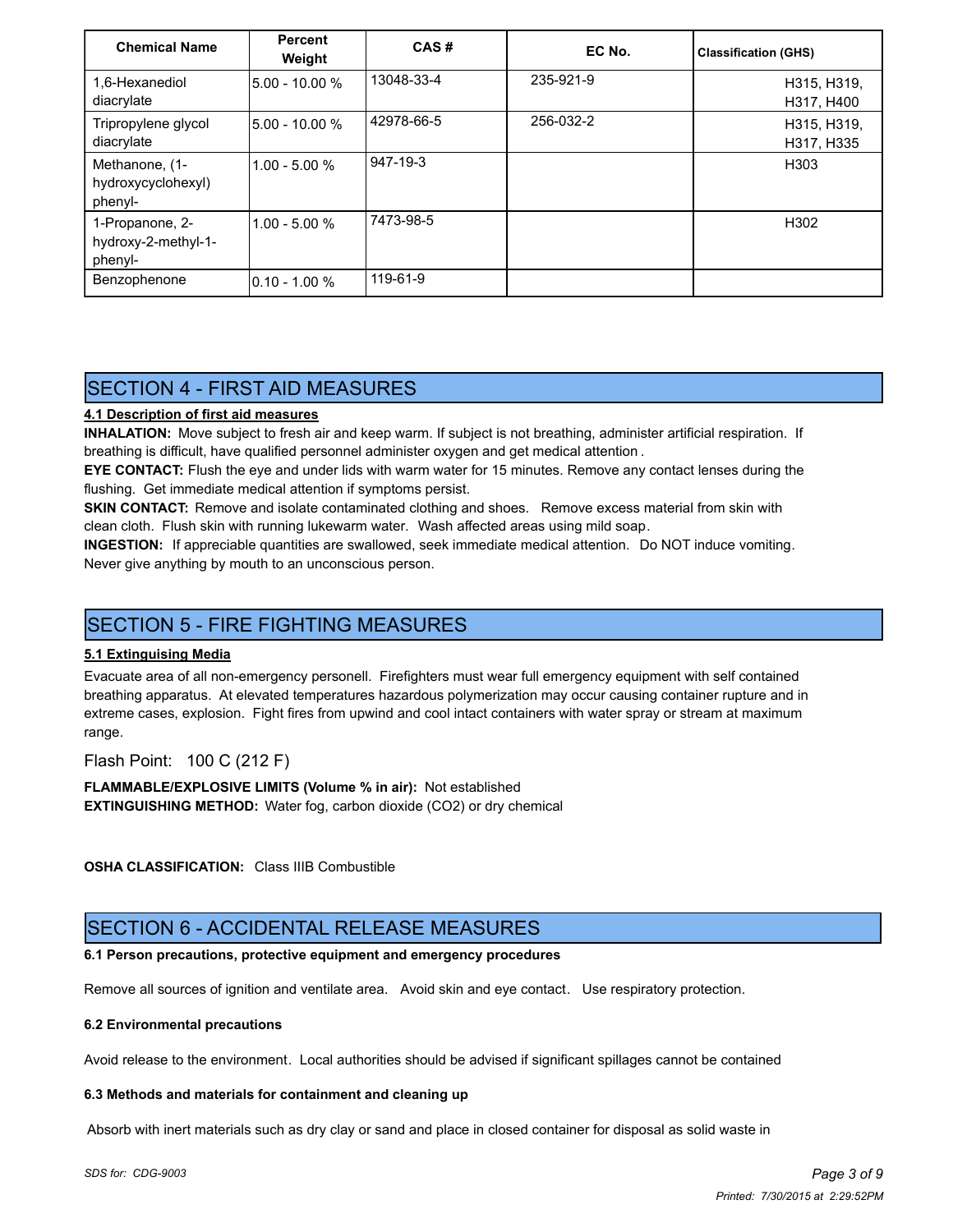## SECTION 7 - HANDLING AND STORAGE

### **7.1 Precautions for safe handling**

Avoid any unnecessary contact. Use protective clothing specified in Section 8.

### **7.2 Conditions for safe storage, including and incompatibilities**

Store away from heat and sunlight to prevent spontaneous polymerization. Store below 90° F (32° C). Protect containers from physical damage. Storage of containers should conform to flammable and combustible liquid regulations.

## **SECTION 8 - EXPOSURE CONTROLS / PERSONAL PROTECTION**

### **8.1 Control parameters**

**Exposure Limits:** Not established for mixture

| <b>Chemical Name / CAS No.</b>                              | <b>OSHA Exposure Limits</b> | <b>ACGIH Exposure Limits</b> | <b>Other Exposure Limits</b> |
|-------------------------------------------------------------|-----------------------------|------------------------------|------------------------------|
| 1,6-Hexanediol diacrylate<br>13048-33-4                     |                             |                              |                              |
| Tripropylene glycol diacrylate<br>42978-66-5                |                             |                              |                              |
| Methanone, (1-<br>hydroxycyclohexyl)phenyl-<br>947-19-3     |                             |                              |                              |
| 1-Propanone, 2-hydroxy-2-<br>methyl-1-phenyl-<br> 7473-98-5 |                             |                              |                              |
| Benzophenone<br>119-61-9                                    |                             |                              |                              |

### **8.2 Exposure Controls**

**VENTILATION:** Provide natural or mechanical ventilation to minimize exposure. If practical, use local mechanical exhaust ventilation at sources of air contamination.

**EYE PROTECTION:** Use splash-proof safety goggles or safety glasses that are ANSI approved to prevent eye contact. Eyewash availability is also recommended.

**HAND PROTECTION:** Use nitrile, butyl or other gloves that are resistant to chemicals in Section 2. Replace immediately if punctured or torn or when a change of appearance (color, elasticity, shape) occurs . A minimum of 0.45mm thick gloves for long duration exposure (up to 4 hours) or mechanical handling activities; single use, disposable gloves for short duration exposures not exceeding 30 minutes or where splashes are likely, are recommended.

**RESPIRATORY PROTECTION:** Use of NIOSH/MSHA approved respirators is recommended where exposure limits may be exceeded. Consult the respirator manufacturer for appropriate type and application. **SKIN PROTECTION:** Protective or disposable outer clothing is recommended.

**Environmental Exposure Controls:** Avoid release to the environment. The product should not be allowed to enter drains, water courses or the soil.

## **SECTION 9 - PHYSICAL AND CHEMICAL PROPERTIES**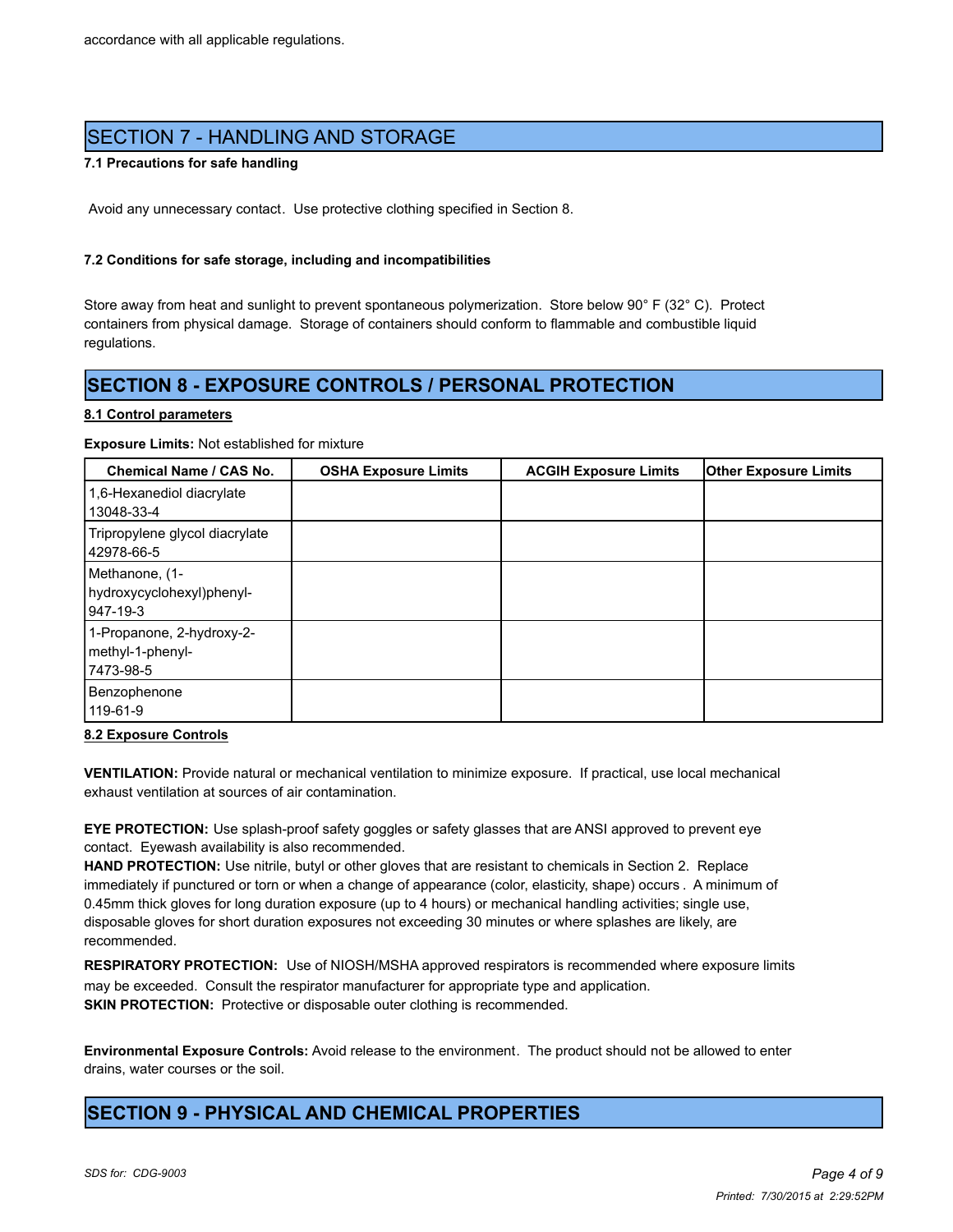### **9.1 Information on basic physical and chemical properties**

| Appearance:           | Liquid with moderate<br>viscosity | Odor:                        | Mild Acrylic odor |
|-----------------------|-----------------------------------|------------------------------|-------------------|
| Vapor Pressure:       | Not Established                   | <b>Vapor Density:</b>        | Heavier than Air  |
| pH:                   | Not Established                   | Formula KG / Gal             | 4.32              |
| Melting point:        | Not Available                     | <b>Freezing point:</b>       | Not Available     |
| Solubility:           | Not Soluble in Water              | <b>Boiling range:</b>        | Not Available     |
| Flash point:          | See section 5.1                   | <b>Evaporation rate:</b>     | <1                |
| Flammability:         | See Section 5.1                   | <b>Explosive Limits:</b>     | See Section 5.1   |
| Viscosity:            | See Certificate of<br>Analysis    | <b>Specific Gravity (SG)</b> | 1.142             |
| Grams VOC less water: | $1\%$                             |                              |                   |

# **SECTION 10 - REACTIVITY / STABILITY HAZARD DATA**

### **10.1 Reactivity**

None known

### **10.2 Chemical Stability**

This material is stable under recommended storage and handling conditions.

### **10.3 Possibility of hazardous reaction**

Under certain conditions (excess temperatures and contamination) hazardous polymerization may occur. Avoid high temperature and contamination with foreign materials.

### **10.4 CONDITIONS TO AVOID:**

Excessive heat, ignition sources and contamination with dirt and other foreign materials.

### **10.5 incompatible Materials:**

Avoid contamination or inappropriate mixing with strong oxidizing agents, peroxides, strongly caustic materials and metal corrosion products including rust. Do not expose to UV light during storage.

### **10.6 Hazardous decomposition products**

Thermal oxidation or pyrolysis (as in fire) may yield carbon dioxide, carbon monoxide and volatile organic fragments which are flammable, irritating or toxic.

Hazardous polymerization will not occur.

## **SECTION 11 - TOXICOLOGICAL INFORMATION**

**Component Toxicity:**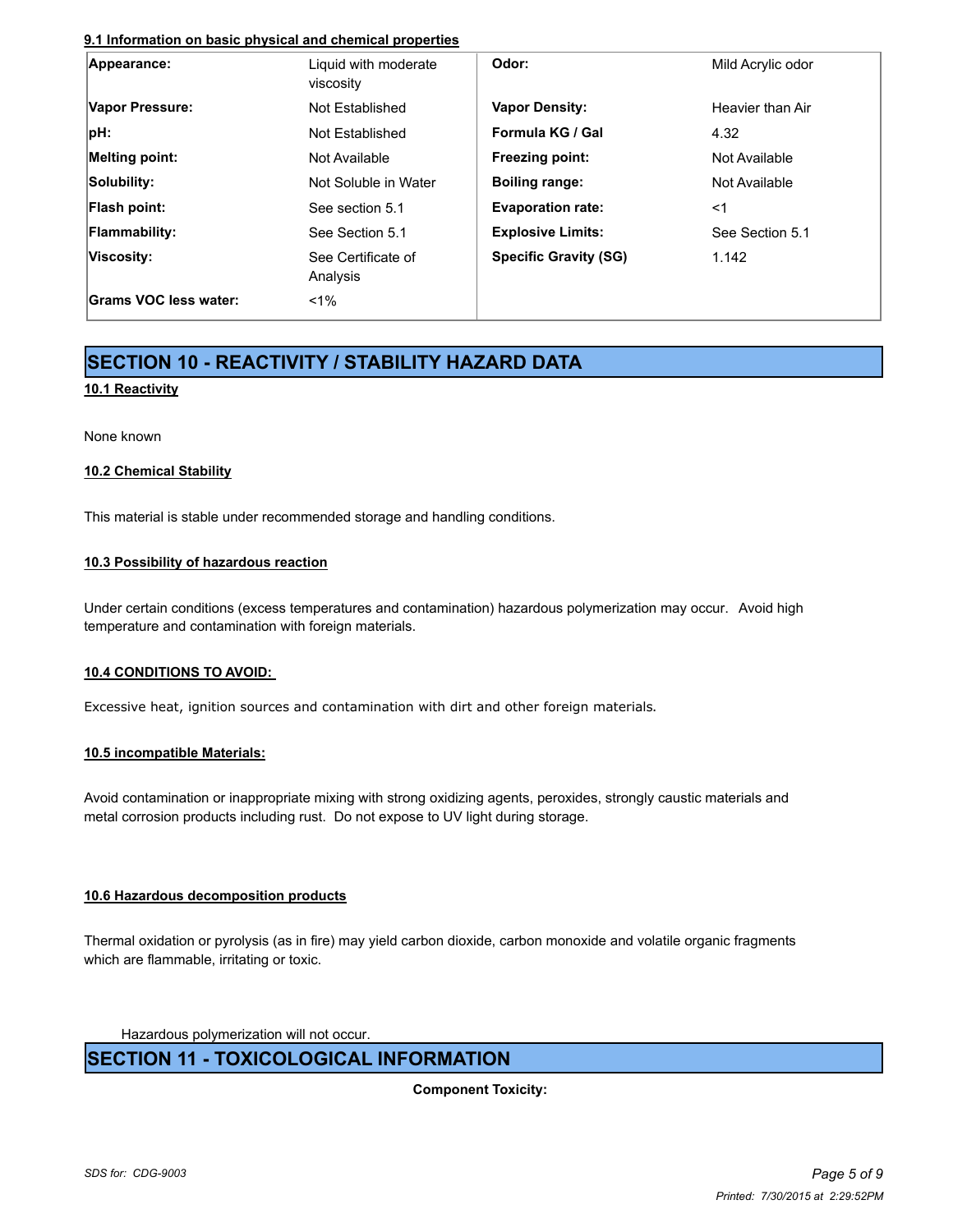| <b>Component Description</b><br>Oral, Dermal, Inhalation<br><b>Toxicity</b>          | Ecotoxocity:                                                                        |
|--------------------------------------------------------------------------------------|-------------------------------------------------------------------------------------|
| 1,6-Hexanediol diacrylate<br>Oral:5.00 g/kg (Rat)<br>Dermal: 3,600.00 µL/kg (Rabbit) | N/A                                                                                 |
| Tripropylene glycol diacrylate<br>Oral:3,000.00 mg/kg (Rat)                          | 48 Hr EC50 Daphnia magna: 88.7 mg/L<br>72 Hr EC50 Desmodesmus subspicatus: >28 mg/L |
| Methanone, (1-hydroxycyclohexyl)phenyl-                                              | N/A                                                                                 |
| 1-Propanone, 2-hydroxy-2-methyl-1-phenyl-                                            | N/A                                                                                 |
| Benzophenone<br>Dermal: 3,535.00 mg/kg (Rabbit)                                      | 96 Hr LC50 Pimephales promelas: 13.2 - 15.3 mg/L [flow-through]                     |

**TOXICOLOGICAL DATA:** Slightly Toxic by injestion. Prolonged or repeated exposure may result in sensitization.

**LC50** - Not determined for mixtures **LD50** - Not determined for mixtures **MUTAGENICITY:** Not determined for mixtures **REPRODUCTIVE EFFECTS:** Not determined for mixtures **CARCINOGENICITY:** IARC? Not Listed NTP? Not listed OSHA? Not Listed

## **SECTION 12 - ECOLOGICAL INFORMATION**

### **12.1 Toxicity**

No determination has been made on ecological impact. However, it is recommended to prevent contamination of the environment with this product, i.e. soil, landfills, drains, sewers, surface waters, etc.

### **12.2 Persistence and degradability**

No determination has been made on ecological impact. however, it is highly recommended to prevent contamination of the environment with this product, i.e. soil, landfills, drains, sewers, surface waters, etc

### **12.3 Bioaccumulative potential**

No determination has been made on ecological impact. However, it is highly recommended to prevent contamination of the environment with this product, i.e. soil, landfills, drains, sewers, surface waters, etc.

### **12.4 mobility in soil**

No determination has been made on ecological impact. However, it is highly recommended to prevent contamination of the environment with this product, e.i. soil, landfille, drains, sewers, surface waters, etc.

## **SECTION 13 - DISPOSAL CONSIDERATIONS**

### **13.1 Waste Water methods**

If material becomes a waste, it does not meet the criteria of a hazardous waste as defined under the Resource Conservation and Recovery Act (RCRA) 40 CFR 261 as supplied. Dispose of this material in accordance with all applicable federal, state, provincial, and local laws and regulations.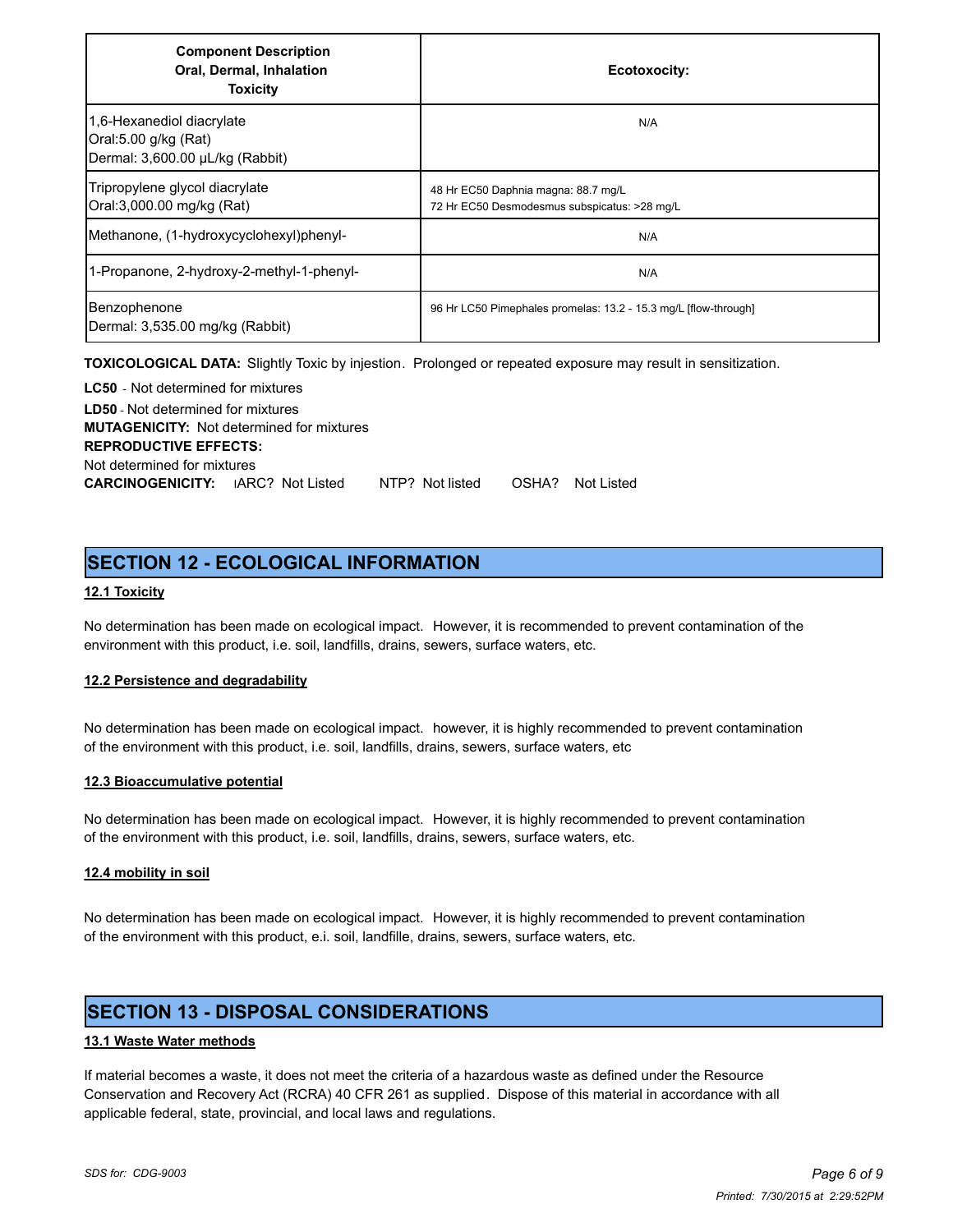## **SECTION 14 - TRANSPORTATION INFORMATION**

Transport this product in accordance with all applicable laws and regulations. This product, as supplied, is not regulated nor classified as a hazardous material/dangerous good by United States Department of Transportation (DOT), the International Civil Aviation Organization (ICAO), the International Maritime Organization (IMO), the Canadian Transportation of Dangerous Goods Act (TDG) , or the International Air Transport Association (IATA).

### **14.1 UN Number:** Not Applicable

**14.2 UN Proper Shipping Name:** Not Applicable

**14.3 Transport Hazard Class:** Not Applicable **DOT (49 CFR)/IATA/IMDG Hazard Class:** Not Applicable

 **14.4 Packing Group:** Not Applicable

## **SECTION 15 - REGULATORY INFORMATION**

**15.1 Safety, Health and Environmental regulations / legislation specific for the substance or mixture**

This safety data sheet has been formatted to the best of our ability in accordance to Directive 67/548/EEC or Directive 1999/45EC, American National Standards Institute (ANSI) and contains hazard criteria and all information required by the Canadian Controlled Products Regulation (CPR) in regard to this product.

**Clean Air Act - Ozone Depleting Substances (ODS):** This product and its components do not contain Ozone Depleting Substances.

**Canadian Inventory Status:** Components of this product are currently listed on the Canadian Domestic Substance List (DSL) or the Canadian Non-Domestic Substance List (NDSL).

**Coalition of Northeastern Governors (CONEG):** This product meets the requirements of CONEG pertaining to heavy metals total content of no more than 100 PPM. No heavy metals are added as a part of the formulation, but raw materials may contain residual parts per million as naturally occurring elements.

**European Inventory Status:** Components of this product are listed on the European Inventory of Existing Commercial Substances (EINECS), the European List of Notified Chemical Substances (ELINCS), or are exempt from being listed.

**Food and Drug Administration (FDA) Food Packaging Status:** Components of this product have not been cleared by FDA for use in food packaging and/or other applications as an indirect food additive .

**European Union Directive 2011/65/EC Restriction of Hazardous Substances (RoHS):** This product is in compliance with the requirements of the RoHS Directive.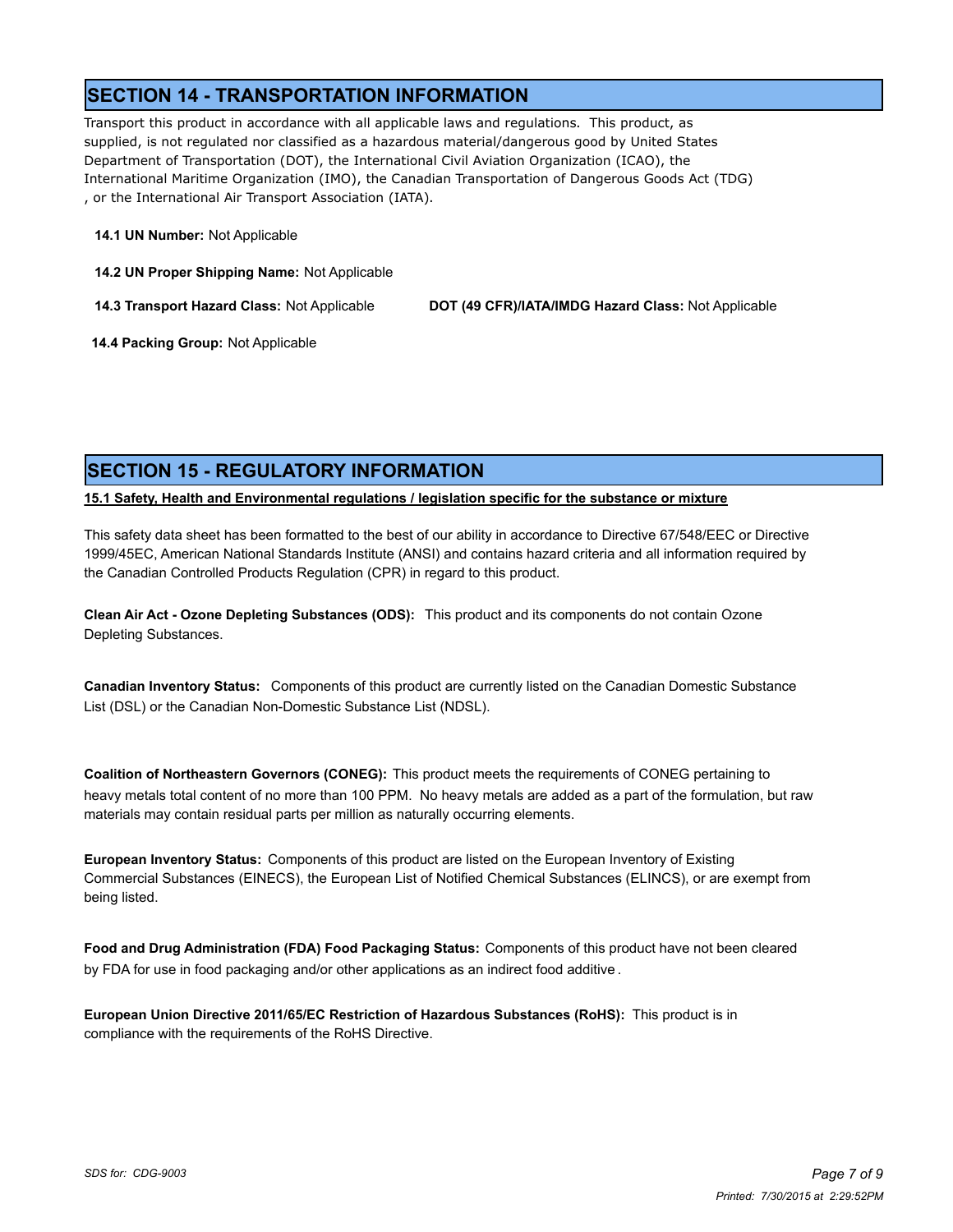**Global Inventories:** The components of these products are listed in the following or exempt from listing:

Europe (EINECS): Yes USA (TSCA): Yes Canada (DSL): Yes Japan (ENCS): Yes Philippines (PICCS): Yes China (IECSC): Yes Australia (AICS): Yes Korea (KECI): Yes New Zealand (NZloC): Yes Taiwan (ECSI): Yes

# **SECTION 16 - OTHER INFORMATION**

### **Hazardous Material Information System (HMIS) National Fire Protection Association (NFPA)**





**HMIS® ratings** are a registered trade and service mark of the National Paint and Coatings Association with the following scale:

\* = Chronic health effect PPE Index

- 4 = Severe Hazard A = Safety Glasses
- $3 =$  Serious Hazard  $B =$  Safety Glasses and Gloves
- 2 = Moderate Hazard C = Safety Glasses, Gloves and Protective Apron
- 1 = Slight Hazard D = Face Shield, Gloves and Protective Apron
- 0 = Minimal Hazard E = Safety Glasses, Gloves and Respirator

### **Definitions**

**HEALTH** 

**FLAMMABILITY** 

TWA - Time Weighted Average TLV - Threshold Limit Value STEL - Short Term Exposure Limit CAS# - Chemical Abstract Service Number NTP - National Toxicology Program PEL - Permissible Exposure Limit IARC - International Agency for Research on Cancer

ANSI - American National Standards Institute

### **EU Risk/Safety Phrases**

Xi: Irritant Xn: Harmful N: Dangerous for the environment R20/21/22: Harmful by inhalation, in contact with skin or if swallowed. R36/37/38: Irritating to eyes, respiratory system and skin.